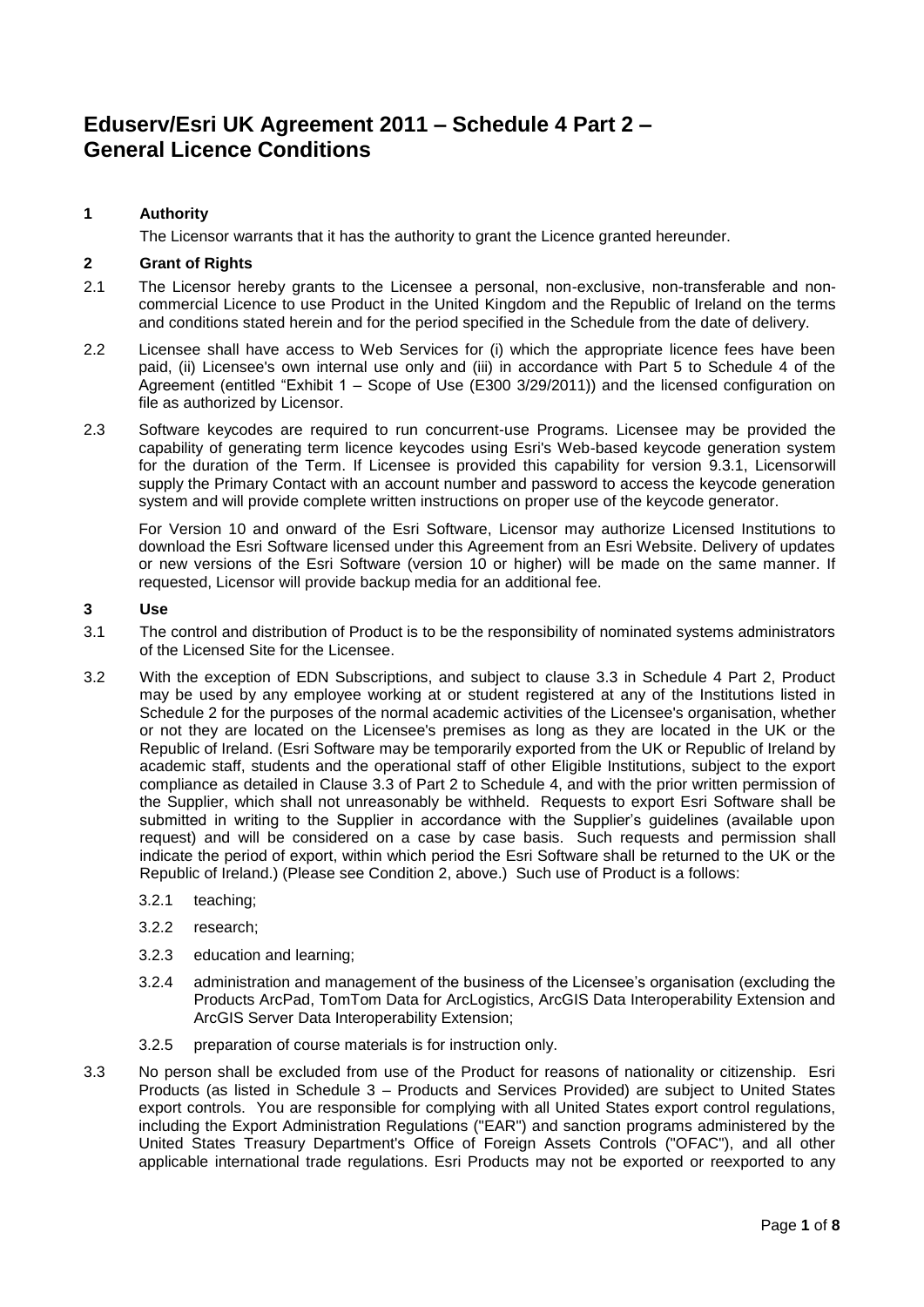U.S. embargoed country (currently, Sudan, Syria, Iran, Cuba, and North Korea, except as authorized and in compliance with applicable U.S. export control regulations.

Subject to the terms of this Agreement, an Institution may authorize teaching and research staff. coterminous with this Agreement and with each individual's tenure at the Institution to install one (1) copy of the Esri Software included in the specific option licensed by the Institution to use on the individual's personal computer only for academic related purposes including teaching and research activities.

Students currently registered at that particular Institution may install and use a version 10.x of the Esri Software Concurrent Use of the Desktop Software identified in the option purchased by its Institution on the student personal computer while the student is connected to the Institution's secured network. In addition, students may borrow a concurrent use licence for use on a personal computer while disconnected from the Institution's secure network.

No other individuals shall be authorized by the Institutions to download the Esri Software directly from an Esri Website or borrow a copy of the Esri Software.

Teaching and research staff and registered students who take advantage of this offering shall not take the Esri Software outside of the United Kingdom or the Republic of Ireland, unless specifically authorized in writing by Licensor.

- 3.4 Licensee shall not sell; rent; lease; sublicense; lend; assign; time-share; or act as a service bureau or Application Service Provider (ASP) that allows third party access to the Software, Data, and Documentation except as provided herein; or transfer, in whole or in part, access to prior or present versions of the Software, Data, or Documentation, any updates, or Licensee's rights under this Agreement.
- 3.5 Licensee shall not reverse engineer, decompile, or disassemble the Software, Data, or Documentation, except to the extent that such activity is expressly permitted by applicable law notwithstanding this restriction in order to protect the Supplier and its licensor(s) trade secrets and proprietary information contained in the Software, Data, or Documentation.
- 3.6 Licensee shall not make any attempt to circumvent the technological measure(s) (e.g., Licence Manager, etc.) that controls access to or use of the Software, Data, and Documentation, except to the extent that such activity is expressly permitted by applicable law notwithstanding this restriction.
- 3.7 After a reasonable transition period for updating to the most current version of the Software, Licensee shall cease using all prior version(s) of the Software that Licensee has elected to update to the most current version(s) of the Software. When the transition to the most current version(s) of the Software is complete, the quantity of Software licences in use by Licensee at any given time shall not exceed the total quantity licensed by the Supplier in accordance with the licensed configuration on file with Esri Customer Service or on file with the Supplier.
- 3.8 Except as authorized herein, Licensee shall not redistribute the Software developer licence authorization file(s), or the Software, in whole or in part, including, but not limited to, extensions, components, or DLLs without the prior written approval of the Supplier as set forth in an appropriate redistribution licence agreement.
- 3.9 All persons who are provided by the Licensee with copies of Product must have signed a declaration based on that shown in Part 4 to Schedule 4 whereby they have agreed to abide by the terms of this Site Licence.
- 3.10 "Authorised Users" are those individuals, who must be a currently registered student, faculty member or employee of the licensed institution, who are authorised by the licensee to access the licensee's information services whether from a computer or terminal on the licensee's secure network.
- 3.11 The Licensee will provide a single named technical contact and deputy. All technical enquiries, support and information requests will be made through the single named technical contact or the deputy. The single named technical contact and deputy are as shown in Schedule of Particulars, Item 11b and c.
- 3.12 Licensee may use the Data only as described in the Distribution Rights section of the Help or metadata files delivered with the Software, Data, and Documentation.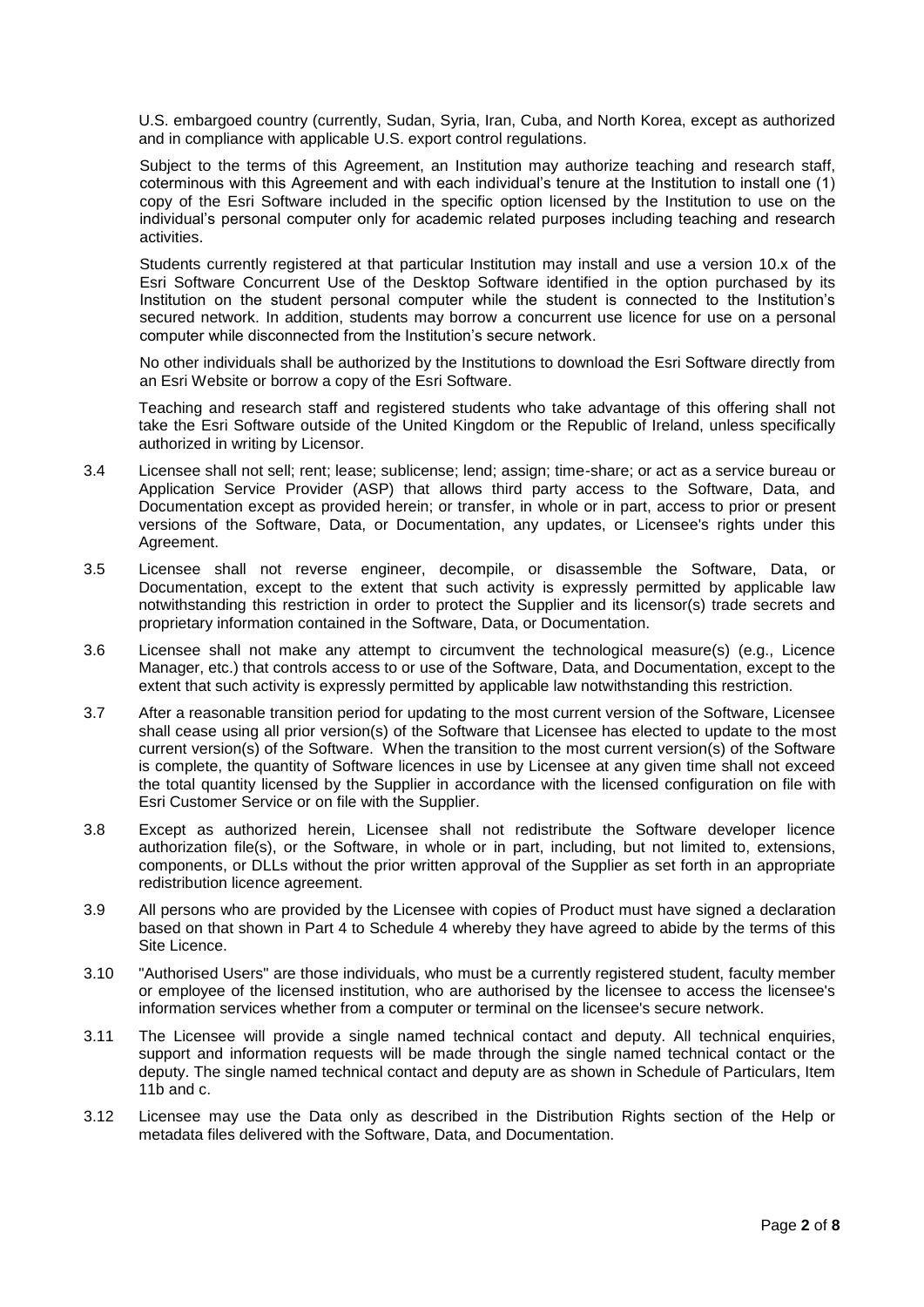- 3.13 Licensee's users shall not redistribute the Software, in whole or in part*,* including, but not limited to, extensions, components, or DLLs, in any work, program, article, or in any other means without the prior written approval of the Supplier as set forth in an appropriate redistribution licence agreement.
- 3.14 Use of the Products is also subject to the Scope of Use (E300 3/29/2011) attached at Part 5 to this Schedule 4. Products ArcPad, TomTom Data for ArcLogistics, ArcGIS Data Interoperability Extension and ArcGIS Server Data Interoperability Extension shall not be used for the administration and management of the business of the Licensee's organisation. Software, Data, Web Services, and Documentation acquired under this Agreement shall be governed by the terms and conditions contained in this Agreement, except that any revisions or changes defined in the then-current Scope of Use- E300, shall also apply to new or updated Software, Data, Web Services or Documentation, without the requirement for a written amendment. The then-current license terms may be found on ESRI's Web site, provided with the quote for new licenses, or included with the deliverable/updated Software, Data, Web Services or Documentation.
- 3.15 Subject to the terms of this Agreement, an Institution may authorize teaching and research staff, coterminous with this Agreement and with each individual's tenure at the Institution to install one (1) copy of the Esri Software included in the specific option licensed by the Institution to use on the individual's personal computer only for academic related purposes including teaching and research activities.

Students currently registered at that particular Institution may install and use a version 10.x of the Esri Software Concurrent Use of the Desktop Software identified in the option purchased by its Institution on the student personal computer while the student is connected to the Institution's secured network. In addition, students may borrow a concurrent use licence for use on a personal computer while disconnected from the Institution's secure network.

No other individuals shall be authorized by the Institutions to download the Esri Software directly from an Esri Website or borrow a copy of the Esri Software.

Teaching and research staff and registered students who take advantage of this offering shall not take the Esri Software outside of the United Kingdom or the Republic of Ireland, unless specifically authorized in writing by Licensor.

3.16 The use of Supplier's Productivity Suite is subject to the following additional terms:

Productivity Suite is provided with restricted functionality and for internal evaluation purpose only. If Licensee wishes to increase the functionality of Productivity Suite and extend the licence to use Productivity Suite pursuant to this Agreement, Licensee should contact [info@esriuk.com.](mailto:info@esriuk.com)

Productivity Suite is designed to work with various gazetteer and web services. Demonstrations of such functionality may be available within the media containing Productivity Suite, however Licensor shall have no obligations to maintain or support such functionality and may disable it at any time. If Licensee wishes to subscribe to any such gazetteer or web services, it should contact [info@esriuk.com.](mailto:info@esriuk.com)

Note: Attention is drawn to the specific terms under which the ArcIMS product and deployments created by such software are licensed. The licence covers the use of these products for INTRANET and noncommercial INTERNET use only. An example of non-commercial internet use would be where a site is promoting the university through location maps and examples of research work. The Supplier requires sites using the Internet Map Server products on their Internet to acknowledge, on the home page or other relevant page that the mapping is provided using Esri and/or the Supplier Products, and to provide a link to the Esri and the Supplier Home Web Pages. Sites should be aware that the Supplier may, from time to time, audit licensed sites' web sites to ensure that these conditions are being adhered to, and are advised to contact the Supplier before making any data available on the Internet to ensure that the licence conditions are not contravened.

Licensee shall not act as a service bureau or Application Service Provider (ASP) that allows third party access to the Software, Data and Documentation except as provided herein.

#### **4 Extent of Permitted Reproduction**

The Licensee may make as many copies of Product as are required. Such copies shall remain the property of the Licensor. The Licensee shall maintain a written record of each reproduction of Product and the Licensee shall produce such a record on request. Copying extracts from Software Documentation for inclusion in internal training material is permitted provided a copyright attribution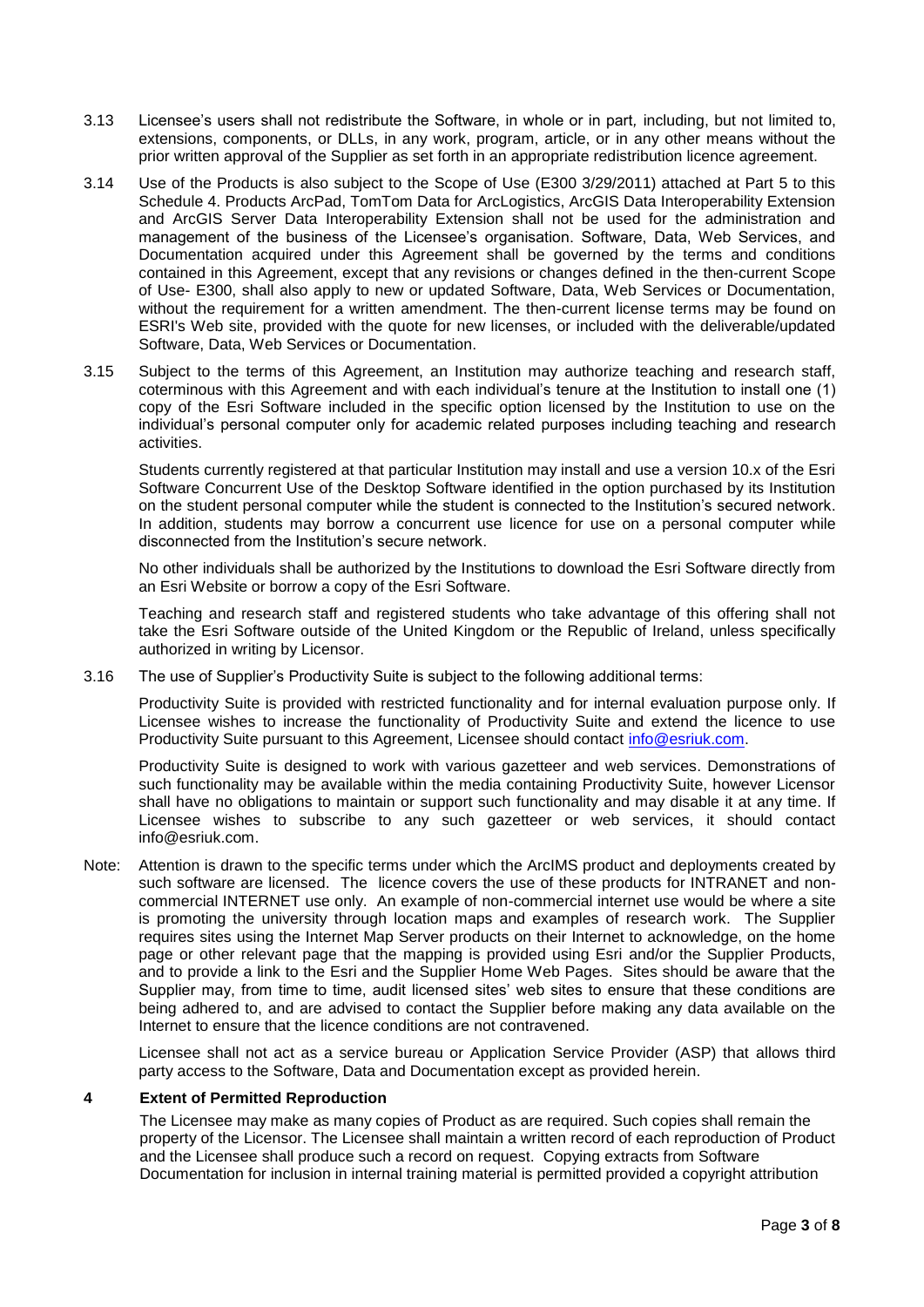acknowledgement statement appears in the training material. The Licensee shall not permit others to make any copies of Product. In addition, Licensee may use screen captures from the Products, including but not limited to, GUIs, pull down menus, help files, buttons, and icons, so long as Licensee secures all third party data permissions and uses the screen captures for educational purposes and research publications only, and not for external training or commercial gain. For screen capture of Esri Products, Include the following attribution statement where the GUIs and screen captures appear: ―Esri software graphical user interfaces are the intellectual property of Esri and are reproduced herein by permission. All rights reserved." For screen capture of Licensor Products, include the following attribution statement where the GUIs and screen captures appear: Copyright [insert the actual copyright date(s) from the source materials] ESRI (UK) Ltd and its third party licensors. All rights reserved.

# **5 Payment terms**

The Licensee shall pay to Eduserv Chest the charges shown in Schedule 4 Part 1, Item 5 "Product(s)" and in accordance with the specifics of Item 10 "Licence Support and Update Changes", or otherwise due under this Licence.

#### **6 Proprietary Rights**

- 6.1 The Licensee shall not acquire any title, copyright or other proprietary rights in the Product.
- 6.2 The Licensee agrees not to remove or in any way modify any proprietary marking including any trade mark or copyright notices on or in Product or its carrier medium. The Licensee shall incorporate such proprietary markings in any derivative material.
- 6.3 The Licensee shall not make any modifications, additions or enhancements to Product.

#### **7 Confidentiality**

- 7.1 The Licensee hereby acknowledges that Product contain confidential information of the Licensor or of third parties. The Licensee undertakes to keep confidential Product and shall not divulge the same to any third parties without the prior written consent of the Licensor.
- 7.2 The Licensor and Licensee shall keep confidential the contents of this Licence and all information of the other party designated as confidential and obtained under or in connection with the Licence and shall not divulge the same to any third party without the prior written consent of the disclosing party.
- 7.3 Confidential Information:
	- 7.3.1 Subject to 7.3.3 below, Licensor may divulge confidential information only to its employees, professional advisers and Esri;
	- 7.3.2 Subject to 7.3.3, Licensee may divulge confidential information only to its employees, registered students and professional advisers;
	- 7.3.3 Any disclosure of confidential information pursuant to 7.3.1 or 7.3.2 shall be subject to ensuring that such persons are aware of and undertake to comply with these obligations of confidentiality.
- 7.4 The provisions of this Clause shall not apply to any information which:
	- 7.4.1 is or becomes public knowledge other than by breach of this Clause;
	- 7.4.2 is in the possession of the receiving party without restriction before the date of receipt from the disclosing party;
	- 7.4.3 is obtained from a third party who is lawfully authorised to disclose the same.
- 7.5 The obligations of both parties as to disclosure and confidentiality shall continue in force notwithstanding the termination of this Licence for any reason whatsoever.

# **8. Inspection Rights**

The Licensor may upon reasonable notice send a representative to the Site to verify compliance with this Licence Agreement.

#### **9. Warranty**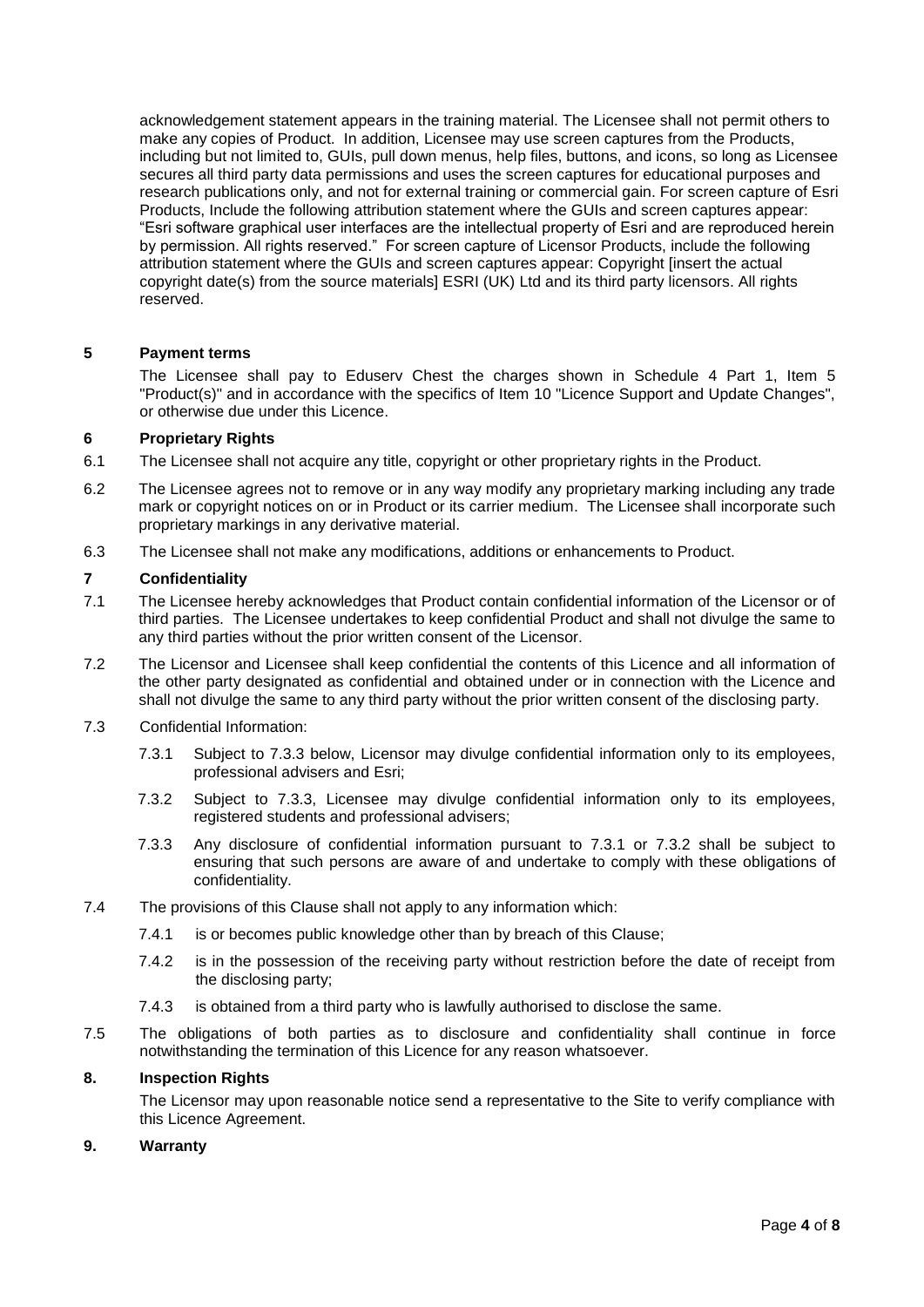- 9.1 The Licensor warrants that the unmodified Software will substantially conform to the published **Documentation** and media on which the Software, Data, and Documentation are provided will be free from defects in materials and workmanship under normal use and service for a period of ninety (90) days from the date of receipt.
- 9.2 The Licensee acknowledges that Product has not been developed, manufactured or prepared to meet the Licensee's individual requirements
- 9.3 The Licensor shall not be liable for any failure of Product to provide any facility or function not described in the Documentation or for any failure of Product if alterations to Product have been made by any person other than the Licensor unless such alterations have been made with the Licensor's prior written consent.
- 9.4 The Licensee shall notify the Licensor in writing and provide documented examples of any defects or errors in Product. The Licensor undertakes to correct or replace at the Licensor's option and expense within a reasonable period of time Product which is demonstrated to fail to perform in accordance with the warranty given in Sub-clause 9.1.
- 9.5 The Licensee's sole and exclusive remedy under the warranty given in this Clause shall be limited to the correction or replacement of Product in whole or in part during the Term of this Licence.
- 9.6 Data Disclaimer—If included under this Agreement, the Data has been obtained from sources believed to be reliable, but its accuracy and completeness are not guaranteed. The Data may contain some nonconformities, defects, errors, or omissions. THE SUPPLIER AND ITS LICENSOR(S) MAKE NO WARRANTY WITH RESPECT TO THE DATA. Without limiting the generality of the preceding sentence, The Supplier and its licensor(s) do not warrant that the Data will meet Licensee's needs or expectations, the use of the Data will be uninterrupted, or that all nonconformities can or will be corrected. The Supplier and its licensor(s) are not inviting reliance on these Data, and Licensee should always verify actual data including, but not limited to, map, spatial, raster, and tabular information.
- 9.7 Evaluation Software Disclaimer LICENSEE EXPRESSLY ACKNOWLEDGES AND AGREES THAT EVALUATION SOFTWARE IS DELIVERED "AS-IS" WITHOUT WARRANTY OF ANY KIND, EITHER EXPRESS OR IMPLIED, INCLUDING, BUT NOT LIMITED TO, THE IMPLIED WARRANTIES OF MERCHANTABILITY, FITNESS FOR A PARTICULAR PURPOSE, NON-INTERFERENCE, SYSTEM INTEGRATION, AND NON-INFRINGEMENT. LICENSEE ASSUMES ALL RISK AS TO THE QUALITY AND PERFORMANCE OF THE EVALUATION SOFTWARE.
- 9.8 The Web Services have been obtained from sources believed to be reliable, but their accuracy and completeness are not guaranteed. The Web Services may contain some nonconformities, defects, errors, or omissions. LICENSOR AND ITS LICENSOR(S) MAKE NO WARRANTY WITH RESPECT TO THE WEB SERVICES AND ARE PROVIDED "AS IS". Without limiting the generality of the preceding sentence, Licensor and its licensor(s) do not warrant that the Web Services will meet Licensee's needs or expectations, that the use of the Web Services will be uninterrupted, or that all nonconformities can or will be corrected. Licensor and its licensor(s) are not inviting reliance on this Web Services, and Licensee should always verify actual Web Services including, but not limited to, map, spatial, raster, and tabular information. Licensor or its third-party data licensor(s) reserve the right to improve and/or make changes in its offerings of the Web Services and its associated software, datasets, or information at any time.
- 9.9 BOTH PARTIES EXPRESSLY ACKNOWLEDGE AND AGREE THAT THE INTERNET IS A NETWORK OF PRIVATE AND PUBLIC NETWORKS, AND THAT (1) THE INTERNET IS NOT A SECURE INFRASTRUCTURE, (2) NEITHER PARTY HAS CONTROL OVER THE INTERNET, AND (3) NEITHER PARTY IS LIABLE FOR DAMAGES UNDER ANY THEORY OF LAW RELATED TO THE DISCONTINUANCE OF OPERATION OF ANY PORTION OF THE INTERNET OR POSSIBLE REGULATION OF THE INTERNET THAT MIGHT RESTRICT OR PROHIBIT THE OPERATION OF THE WEB SERVICE.
- 9.10 SAMPLE CODE, SAMPLE APPLICATIONS, SAMPLE EXTENSION, HOT FIXES, EVALUATION SOFTWARE, AND BETA ARE DELIVERED "AS OS" WITHOUT ANY WARRANTY OF ANY KIND. LICENSEE ASSUMES ALL RISK AS TO THE QUALITY AND PERFORMANCE OF THE SAMPLE CODE, SAMPLE APPLICATION, SAMPLE EXTENSION, HOT FIXES, EVALUATION SOFTWARE, AND BETA.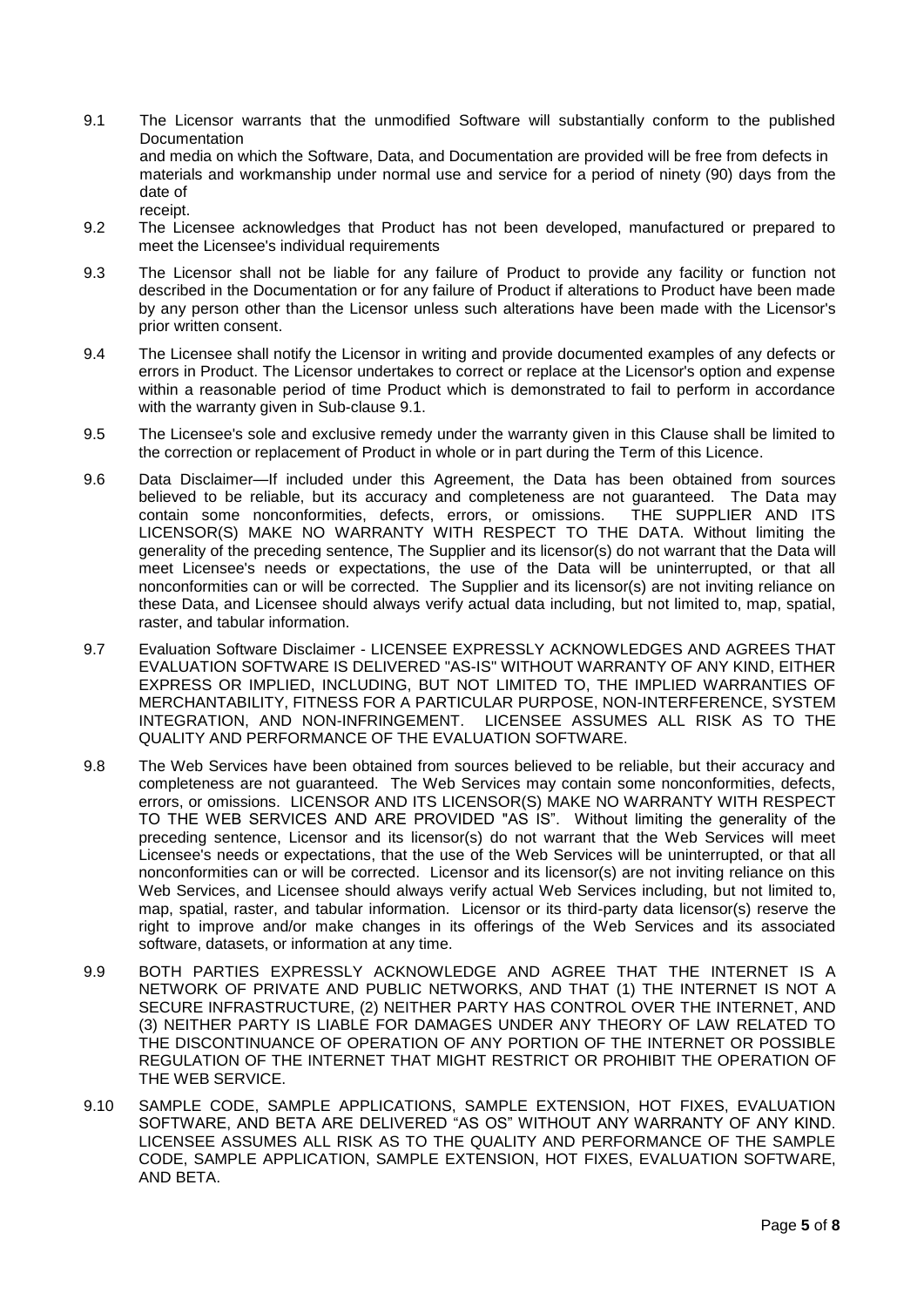9.11 **Patents.** Licensee may not seek, and may not permit any other user to seek, a patent or similar right worldwide that is based on or incorporates any Esri technology or services. This express prohibition on patenting shall not apply to Licensee's software and technology except to the extent that Esri technology or services, or any portion thereof, are part of any claim or preferred embodiment in a patent application or a similar application.

#### **10. Limitations of Liability**

- 10.1 The Licensor shall indemnify the Licensee in respect of any liability for death or personal injury to any person or loss of or damage to the Licensee's tangible property caused by the Licensor's negligence, provided that the Licensor's liability in respect of loss or damage to property shall not exceed the amount of £100,000 (one hundred thousand pounds) (or such greater sum as may be agreed between the Licensor and Licensee) in respect of any one incident or series of incidents attributable to the same cause.
- 10.2 The Licensor's liability under Condition 9 shall be in lieu of any condition or warranty of any kind whatsoever, express or implied, statutory or otherwise, including as to the quality or fitness for any particular purpose of Product.
- 10.3 The Licensor shall not in any circumstances be liable whether in contract, tort or otherwise for any consequential or indirect loss or damage howsoever arising and of whatsoever nature suffered or incurred by the Licensee including (without limitation) loss of profits, loss of contracts, loss of data, loss of operation time or loss of use of any equipment or process suffered indirectly by the Licensee and loss of anticipated savings.
- 10.4 Save as provided in Condition 10.1 (and excluding negligence resulting in death or injury for which no limit applies) the liability of the Licensor to the Licensee for direct loss or damage whether in contract, tort or otherwise arising out of or in connection with its performance or its total or partial failure to perform in accordance with the terms of this Licence, shall in respect of any one incident or series of incidents attributable to the same cause be limited to and shall not in any circumstances exceed the sum of £25,000 (twenty five thousand pounds) or the charges shown in Schedule 4 Part 1, Item 5, whichever is the greater.
- 10.5 Save as provided in Conditions 9, 10.1 and 10.4, the Licensor shall not be liable to the Licensee either in tort, contract or otherwise whatsoever for any loss, damage, injury or expense howsoever arising out of or in connection with the supply or use of Product or the manner of performance of this Licence.
- 10.6 The Licensee will indemnify the Licensor in respect of any claim for loss, damage or injury of any person or property occasioned by the act, neglect or default of the Licensee except, and insofar as the Licensor is liable as aforesaid.

# **11. Copyright Indemnity**

- 11.1 The Licensor shall indemnify the Licensee against any damages, costs, claims or expenditure incurred by the Licensee as a result of any infringement or alleged infringement of copyright or any intellectual property rights in the United kingdom and the Republic of Ireland of a third party when Product is used by the Licensee for the purposes licensed hereunder provided that:
	- 11.1.1 the Licensor shall be promptly notified by the Licensee upon the Licensee becoming aware of any such alleged infringement and, at its own expense, the Licensor shall conduct all negotiations for settlement of such allegations and any litigation that may arise there from;
	- 11.1.2 the Licensee shall, at the request of the Licensor, give all reasonable assistance for the purposes of courtesy and defending such claims or demand or action and shall be indemnified against all costs and expenses in so doing;
	- 11.1.3 the Licensee shall not make any admissions which may be prejudicial to the defence of such claim or demand or action.
- 11.2 If at any time an allegation of infringement of copyright is made in respect of Product the Licensor may at its own expense modify or replace Product with a product of equivalent performance so as to avoid infringement.
- 11.3 The Licensor shall have no liability for any claim of infringement based on

11.3.1 use of other than an unaltered release of Product; or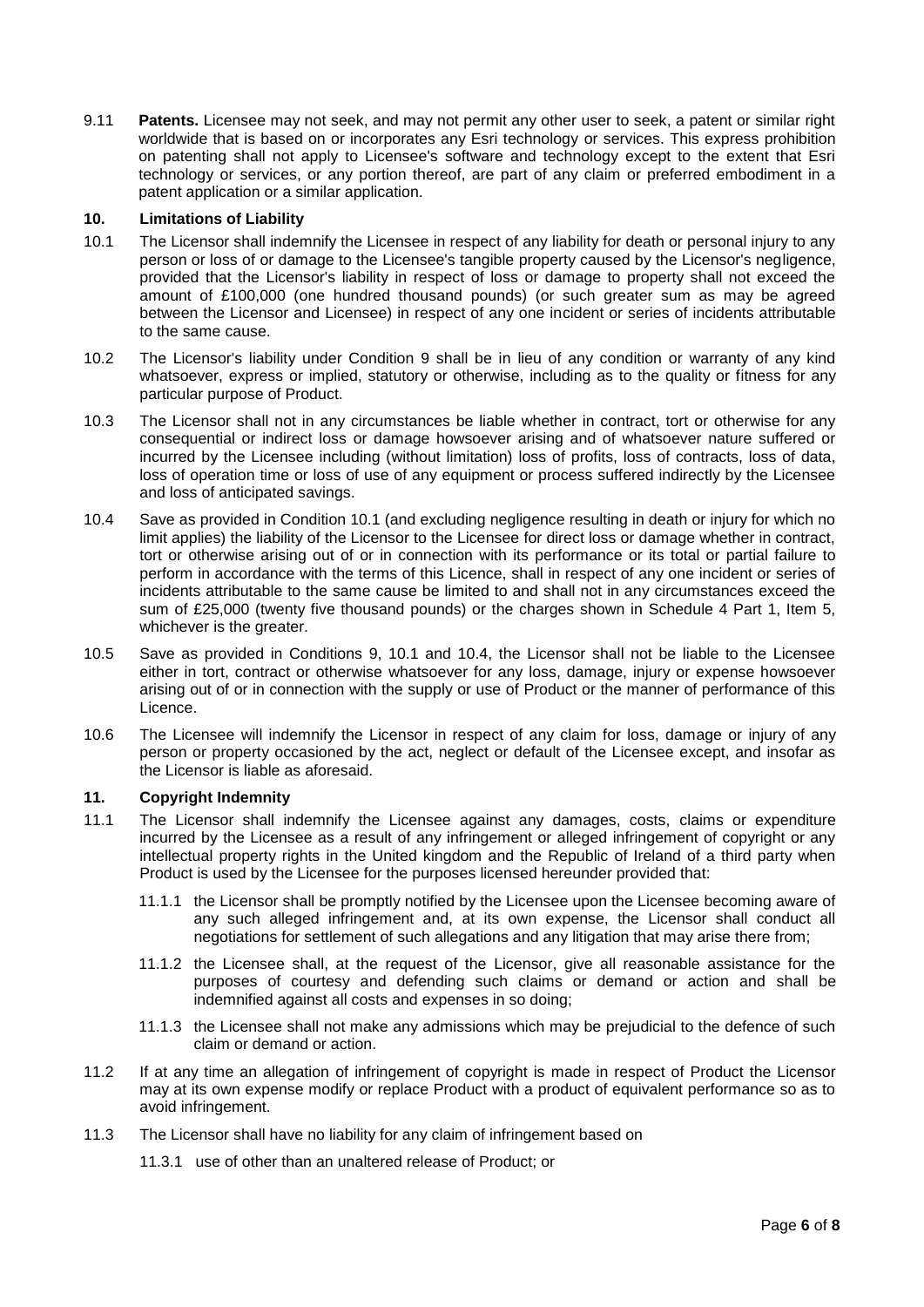- 11.3.2 use of a combination of Product supplied with programs or data not supplied by the Licensor;
- or
- 11.3.3 the Licensee's refusal to use a modified or replaced Product supplied pursuant to Sub-clause
- 11.2.
- 11.4 The foregoing states the entire liability of the Licensor with respect to infringement or alleged infringement of any third party proprietary rights by Product.

# **12. Publicity**

Both the Licensee and Licensor may use the name of the other in advertising or publicity relating to Product subject to prior written consent having been obtained. Such consent shall not be unreasonably withheld.

# **13. Liquidation**

If the Licensor shall make an arrangement with its creditors or shall go into liquidation (other than a voluntary liquidation for the purpose of amalgamation or reconstruction where the emergent company assumed the obligations of the Licensor) or if a receiver shall be appointed for the whole or any part of the Licensor's assets or undertaking then the Licensee shall have the right to continue to use Product in accordance with and subject only to Conditions 3.1, 3.2 and 3.3, in perpetuity.

# **14. Termination**

- 14.1 Either party may terminate this Licence by written notice to the other if the other party is in breach of its obligations under the Licence, and in the event of a breach capable of being remedied, fails to remedy the breach within 30 days of receipt of notice in writing specifying the nature of the breach.
- 14.2 Further, the Licensee may terminate this Licence on written notice if the Licensor shall make an arrangement with or assignment in favour of its creditors or shall go into liquidation (other than a voluntary liquidation for the purposes of amalgamation or reconstruction) or have a receiver appointed of its property or assets or any part thereof. If termination is invoked by the Licensee under the provisions of this Condition 14.2 then the Licensor will provide the Licensee with a copy of the source coding of Product for the purpose only of enabling the Licensee to maintain Product. Upon termination or expiry of the Term of the Licence, such source code shall be returned to Esri.

#### **15. Post Termination**

- 15.1 The Licensee agrees that it will not at any time recreate or attempt to recreate Product.
- 15.2 Upon termination of a licence, Licensee shall cease access and use of Web Services and clear Web Services client-side data cache and uninstall, remove, and destroy all Software, Data, and Documentation, and any whole or partial copies, modifications, or merged portions in any form, return the hardware keys (dongles) and execute and deliver evidence of such actions to the Supplier by issuing a Certificate of Uninstallation/Removal and Destruction (see Part 6 to Schedule 4),
- 15.3 Termination of this licence howsoever caused shall not affect the rights of either party under this Licence which may have accrued up to the date of termination.

# **16. Force Majeure**

Neither party hereto shall be liable for any delay or failure to perform its obligations caused by any industrial dispute or other circumstances beyond its reasonable control.

#### **17. Assignment**

The Licence is personal to the Licensee and the Licensee may not assign or otherwise transfer its rights or obligations under this Licence without the prior written consent of the Licensor.

#### **18. Notices**

Any notice to be served hereunder shall be in writing and sent by hand or registered post to the address of the recipient as set out in Schedule 4, or as otherwise notified from time to time.

# **19. Severability**

If any provision of this Licence shall finally be held illegal or unenforceable such provisions shall be severed and the remainder of the Licence shall remain in full force and effect unless the business purpose of the Licence is substantially frustrated thereby.